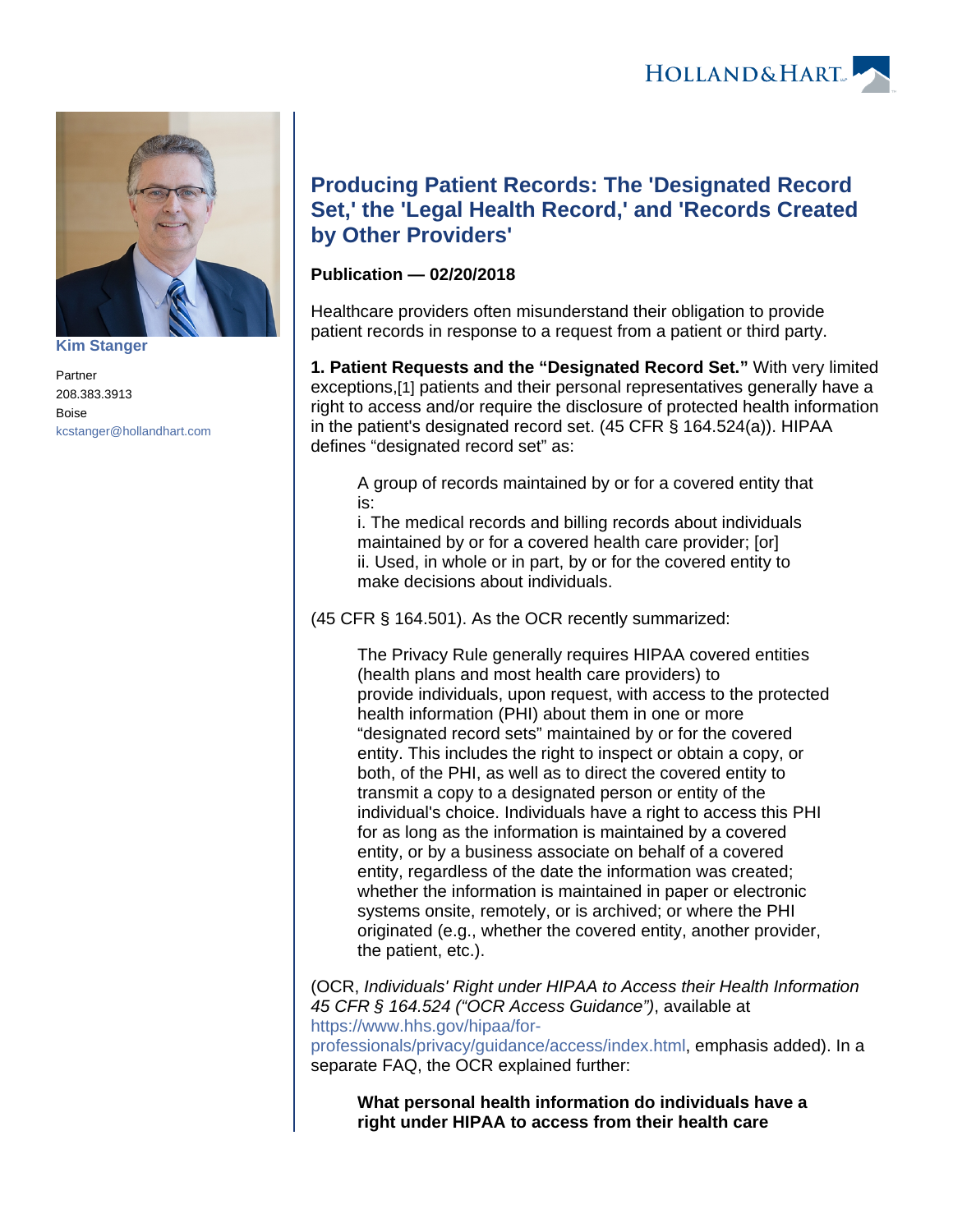

#### **providers and health plans?**

With limited exceptions, the HIPAA Privacy Rule gives individuals the right to access, upon request, the medical and health information (protected health information or PHI) about them in one or more designated record sets maintained by or for the individuals' health care providers and health plans (HIPAA covered entities). See 45 CFR 164.524. Designated record sets include medical records, billing records, payment and claims records, health plan enrollment records, case management records, as well as other records used, in whole or in part, by or for a covered entity to make decisions about individuals. See 45 CFR 164.501. Thus, individuals have a right to access a broad array of health information about themselves, whether maintained by a covered entity or by a business associate on the covered entity's behalf, including medical records, billing and payment records, insurance information, clinical laboratory test reports, X-rays, wellness and disease management program information, and notes (such as clinical case notes or "SOAP" notes … but not including psychotherapy notes …), among other information generated from treating the individual or paying for the individual's care or otherwise used to make decisions about individuals….

Individuals do not have a right to access PHI about them that is not part of a designated record set because this information is not used to make decisions about individuals. This may include certain quality assessment or improvement records, patient safety activity records, or business planning, development, and management records that are used for business decisions more generally rather than to make decisions about individuals. For example, peer review files, practitioner or provider performance evaluations, quality control records used to improve customer service, and formulary development records may be generated from and include an individual's PHI but may not be in the covered entity's designated record set(s) to which the individual has access….

(See OCR FAQ, available at [https://www.hhs.gov/hipaa/for](https://www.hhs.gov/hipaa/for-professionals/faq/2042/what-personal-health-information-do-individuals/index.html)[professionals/faq/2042/what-personal-health-information-do](https://www.hhs.gov/hipaa/for-professionals/faq/2042/what-personal-health-information-do-individuals/index.html)[individuals/index.html](https://www.hhs.gov/hipaa/for-professionals/faq/2042/what-personal-health-information-do-individuals/index.html)).

**2. Records Created by or Received from Other Providers.** As the OCR's Access Guidance affirms, the "designated record set" includes records used by the covered entity to make healthcare decisions about a patient "regardless [of] where the [record] originated (e.g., whether the covered entity, another provider, the patient, etc.)." An OCR FAQ states:

**A provider might have a patient's medical record that contains older portions of a medical record that were created by another previous provider. Will the HIPAA**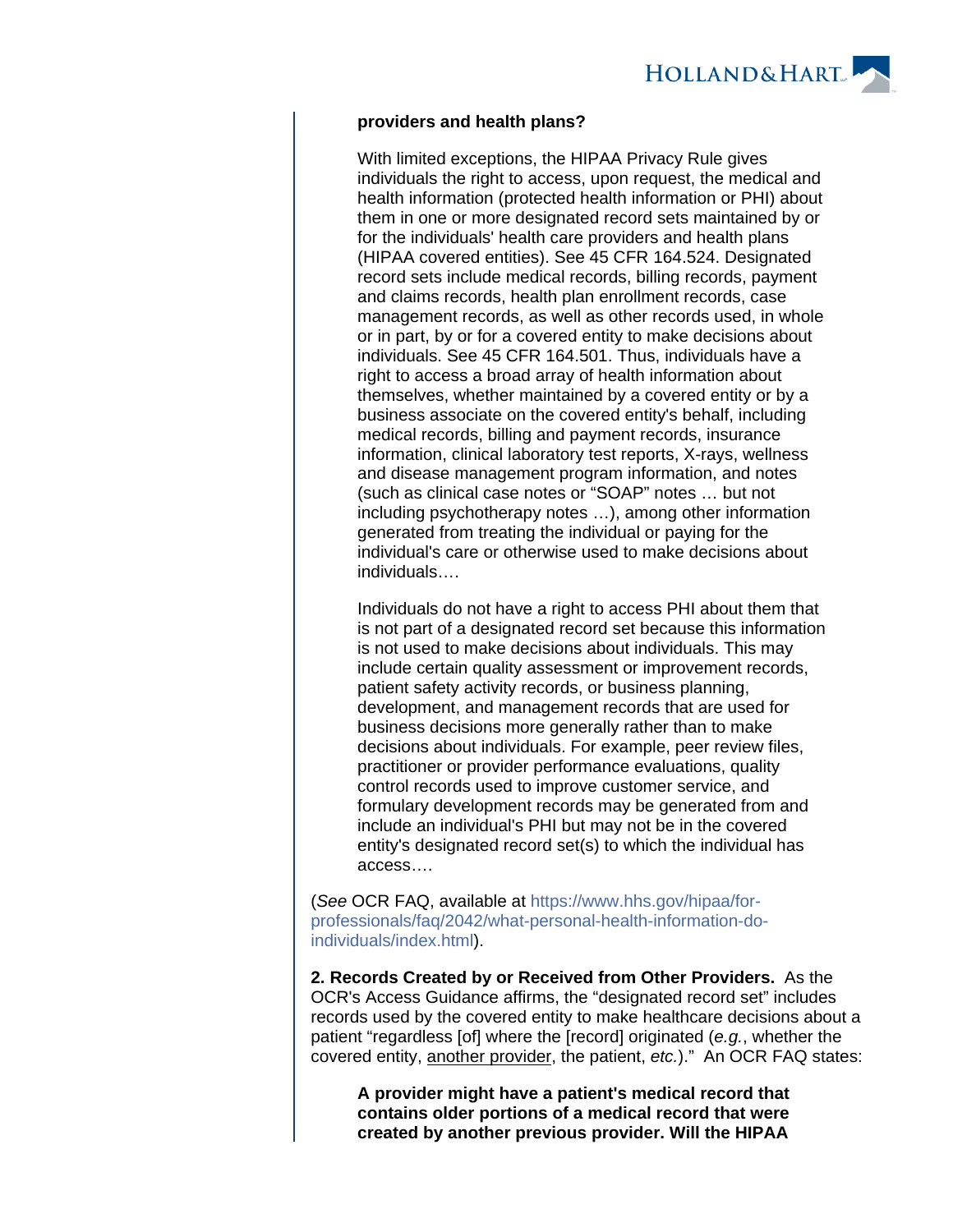

#### **Privacy Rule permit a provider who is a covered entity to disclose a complete medical record even though portions of the record were created by other providers?**

**Answer:** Yes, the Privacy Rule permits a provider who is a covered entity to disclose a complete medical record including portions that were created by another provider, assuming that the disclosure is for a purpose permitted by the Privacy Rule, such as treatment.

### (Available

at [http://www.hhs.gov/ocr/privacy/hipaa/faq/minimum\\_necessary/214.html\)](http://www.hhs.gov/ocr/privacy/hipaa/faq/minimum_necessary/214.html) . The OCR's more recent Access Guidance confirms that not only may the provider disclose records received from other providers, it generally must disclose such outside records that are a part of the designated record set in response to the patient's or personal representative's request unless one of the limited exceptions apply; failure to do so could subject the provider to HIPAA penalties.

**3. Third Party Disclosures and the "Legal Health Record".** Healthcare entities sometimes get hung up on the concept of the "legal health record" when trying to determine what may or must be provided in response to patient or third-party requests for protected health information. In contrast to the designated record set, there is no uniform or regulatory definition of the "legal health record," and its meaning depends on the user and context. Some may intend it to refer to the patient's "formal" medical record as defined and maintained by a provider; others use it to describe the medical records that would be used in court or produced in response to a subpoena. Thus, when someone refers to the "legal health record," a provider must determine just what is intended. More specifically, when responding to a request for records, the covered entity must confirm who is requesting the information and what they are seeking rather than imposing its own unilateral definition of the "legal health record:"

- As discussed above, if the patient or personal representative requests the patient's records or asks that the patient's records be sent to a third party, a provider generally must produce all requested records that are maintained in the patient's designated record set unless one of the limited exceptions apply. (See 45 CFR § 164.524). If he or she chooses, a provider may ask or confirm with the patient or personal representative which records they actually want. For more information on responding to a patient's request to disclose information, see our article at [https://www.hollandhart.com/hipaa-releases-of-information-per](https://www.hollandhart.com/hipaa-releases-of-information-per-request-or-authorization)[request-or-authorization.](https://www.hollandhart.com/hipaa-releases-of-information-per-request-or-authorization)
- If a provider receives a valid HIPAA authorization from a third party seeking records, the provider may (but is not required to) produce the specific records identified in the authorization, but not others. (See 45 CFR § 164.508). If there is any question about which records are covered by the authorization, the provider should check with the patient to confirm what they want disclosed. For more information about the requirements for a valid HIPAA authorization,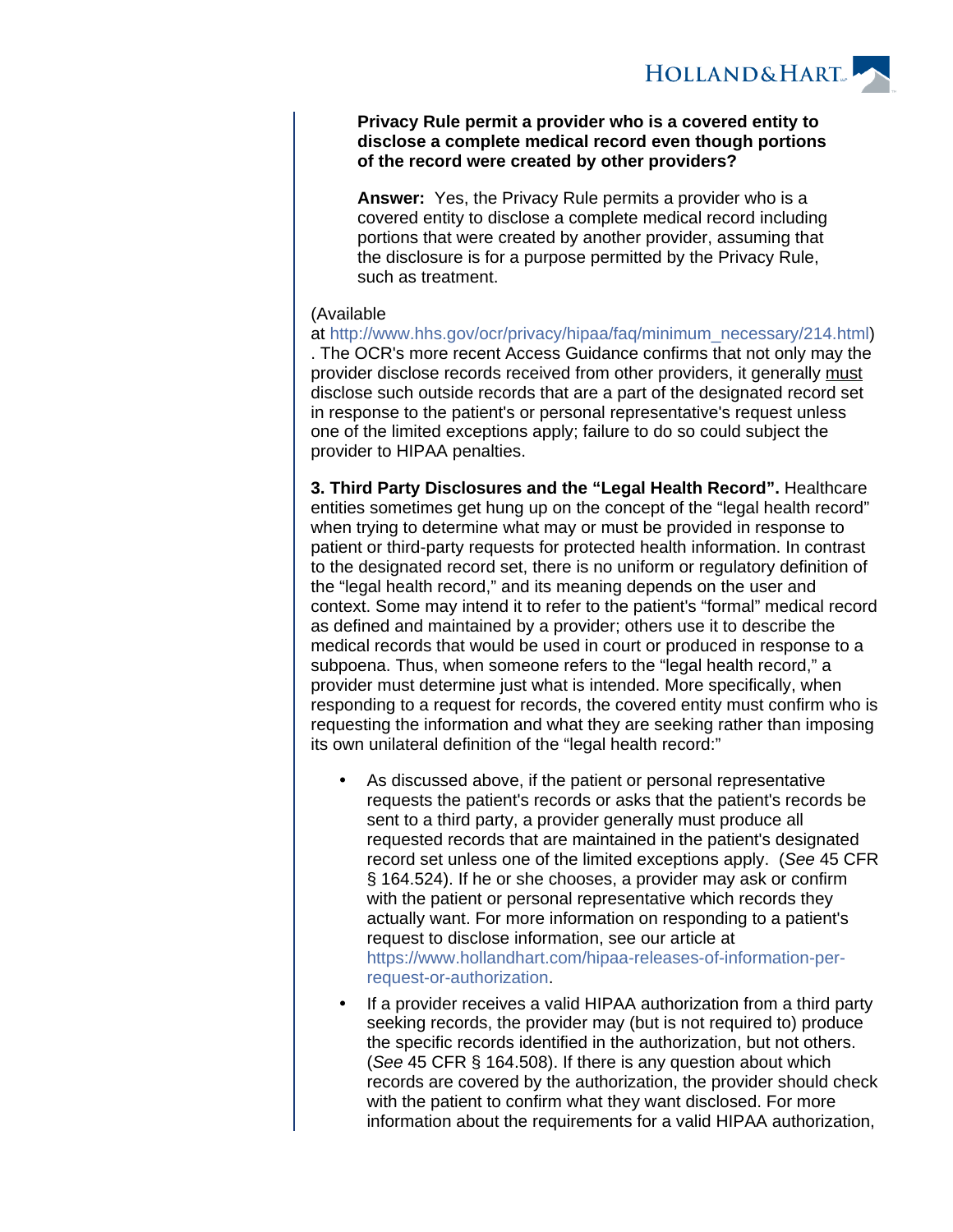

see our article at [https://www.hollandhart.com/valid-hipaa](https://www.hollandhart.com/valid-hipaa-authorizations-a-checklist)[authorizations-a-checklist.](https://www.hollandhart.com/valid-hipaa-authorizations-a-checklist)

 If a provider receives a subpoena, order or warrant requesting records, the provider generally must produce the specific records or information identified in the subpoena, order or warrant. (See 45 CFR § 164.512(e)-(f)). Remember: the party issuing the subpoena or order may define the requested records differently than the provider. The issue is not what the provider thinks should be produced or how it unilaterally defines its own medical records; the issue is what records are requested by the subpoena, order or warrant. If the provider fails to produce the records that are requested, the provider may be subject to contempt sanctions. If the provider produces more than the records requested, the provider may be subject to HIPAA penalties. Accordingly, if there is any doubt as to the scope of records requested, the provider should contact the party issuing the subpoena to confirm what they intend, and only produce the records identified in the subpoena, order or warrant In doing so, the provider should be careful to avoid disclosing protected health information in the discussion. For more information about the rules for responding to subpoenas, orders and warrants, see our article at: [https://www.hollandhart.com/hipaa-responding-to-subpoenas-](https://www.hollandhart.com/hipaa-responding-to-subpoenas-orders_and-administrative-demands)

[orders\\_and-administrative-demands.](https://www.hollandhart.com/hipaa-responding-to-subpoenas-orders_and-administrative-demands)

- If a provider is required to disclose protected health information pursuant to a statute or regulation, the provider should ensure that he or she limits the scope of the disclosure to the specific information or records identified in the statute or regulation, and strictly follows the statutory or regulatory process for such disclosures. (See 45 CFR § 164.512(a)).
- If a provider is disclosing information for a purpose permitted by HIPAA without the patient's authorization (e.g., disclosures to other providers for treatment purposes, or to a payer for payment purposes), the provider should generally comply with the minimum necessary standard, i.e., don't disclose more than needed for the permissible purpose. (See 45 CFR § 164.514). Note that when the provider receives a request from another healthcare provider for treatment purposes, the provider may assume that the other healthcare provider needs the records requested, which may include outside records.

**4. Conclusion.** When responding to requests or demands for records, providers must be careful not to interpret or respond to the request based on their own unilateral concept of the "medical record"; instead, they must ensure that they produce the records described by applicable statutes, regulations, subpoenas, orders or warrants regardless of how the provider would characterize the records or, most often, who created the records.

Kim C. Stanger

Holland & Hart, 800 W Main Street, Suite 1750, Boise, ID 83702 email: [kcstanger@hollandhart.com](mailto:kcstanger@hollandhart.com), phone: 208-383-3913

\_\_\_\_\_\_\_\_\_\_\_\_\_\_\_\_\_\_\_\_\_\_\_\_\_\_\_\_\_\_\_\_\_\_\_\_\_\_\_\_\_\_\_\_\_\_\_\_\_\_\_\_\_\_\_\_\_\_

For questions regarding this update, please contact: